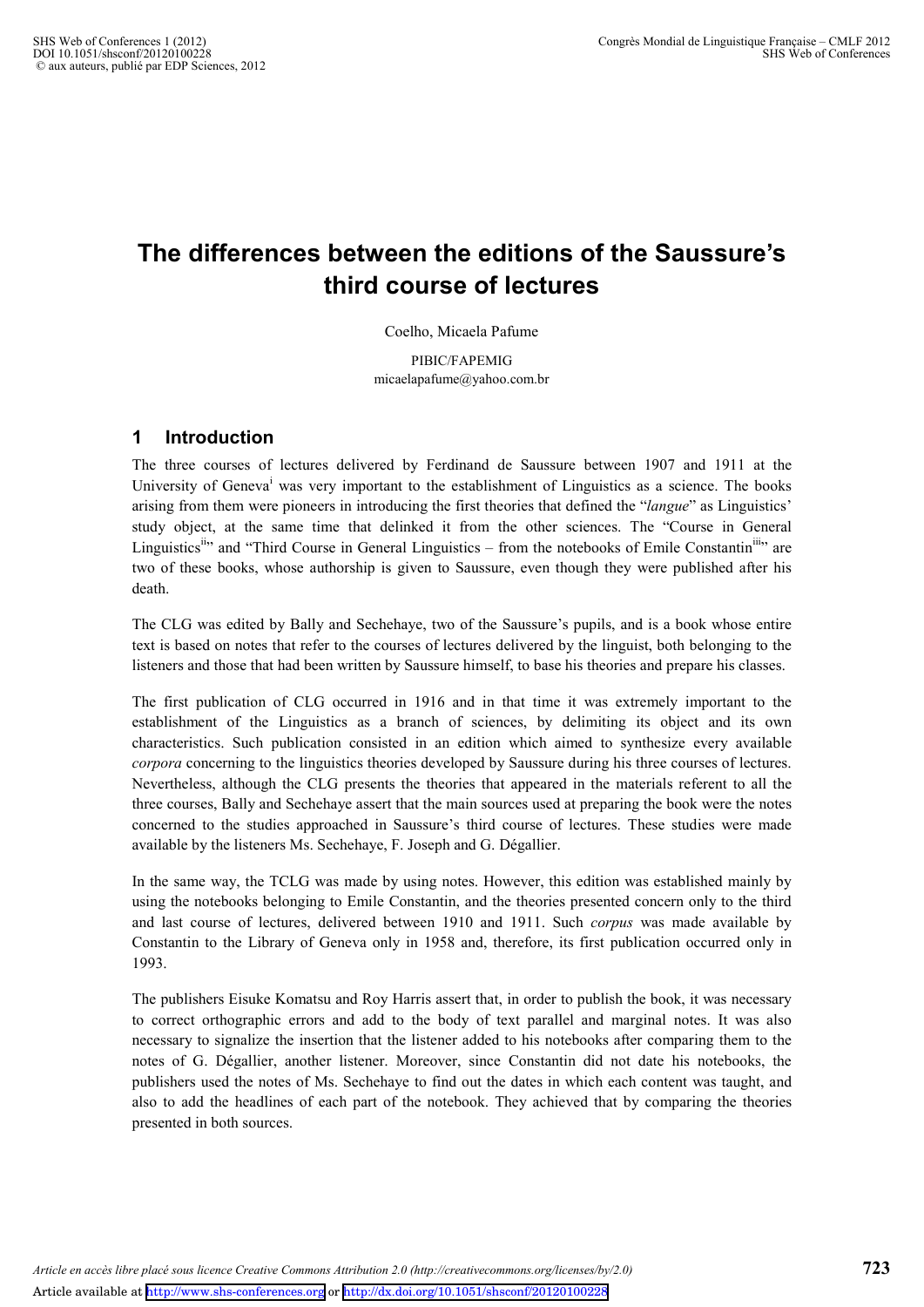Thus, knowing that the TCLG content was the subject of Saussure's third course of lectures, and also considering Bally and Sechehaye assertion that the CLG was an edition based mainly on the third course of lectures, the present work proposes to perform a comparative analysis between this book and the TCLG. However, prior to accomplish this comparison, it is necessary to isolate from the CLG the parts referring only to the contents of Saussure's third course of lectures. Doing so will provide a content that is compatible with the TCLG, that is to say, useful to perform a coherent comparison.

With a view to find out such contents in the CLG, it is aimed to identify which of the three Saussure's courses of lectures gave rise to each part of the book. To get there, it will be isolated the parts found that are exactly related to the content pertinent to the third course of lectures. After defining the elementary parts of CLG to perform a comparison, the present article will concentrate on the analysis of that book, by contrasting it to the TCLG. Such analysis is to focus on both the books' structure and their content and terminology.

This analysis is intend to provide to the points of agreements and disagreements between both books, to clarify them, and also to specifically find out whatever is presented by one and overlooked by the other. Nevertheless, the ultimate aim of this research is to propose that the differences found between the books may lead to a reflection based on the theory of parapraxes. Such a theory was developed by Freud (1901) in the book "The Psychopathology of Everyday Life<sup>iv</sup>", in which the author demonstrates, by means of many examples and a consistent reflection, that individual actions might suffer interference from psychological, then very individual, aspects. Such kind of interference can also be extended to the singularity of the listening.

In order to perform this reflexive proposal, it was decided to use Constantin's notebook in comparison with the notes of only one listener amid all three that provided Bally and Sechehaye with the notes refering to the third course of lectures. Since Ms. Sechehaye and Dégallier's notes were used as a supplementary material<sup>v</sup> in the making of the TCLG, it has been made the choice of taking Joseph's notes as a reference, in assuming them as the ones that would differ most from the content of Constantin's notebooks.

Therefore, pointing out the existing differences between the notes of these two listeners of Saussure's third course of lectures, it is possible to propose the following reflection: those differences were possibly caused by the same factors motivating parapraxes, which were discussed by Freud (1901) in the book ZPA.

## **2 Methodology**

In order to develop both the analysis of the sources used in the making of the CLG and the analysis of the similarities and the differences between such book in comparison to the TCLG, it was selected the bibliographical analysis as a methodology. Such procedure is mutually satisfactory to support the isolating of the parts of the CLG which refers to the third course of lectures and to point out which contents of this book correspond to the contents of the TCLG, what makes possible the comparison between both. First of all it has been selected an auxiliary bibliography as a guide to our research, and it were also used both books themselves  $(CLG<sup>vi</sup>$  and  $TCLG)$  as elementary readings in the process of identification of such parts.

The auxiliary works that were used consisted in two critical editions of the CLG, one made by Tulio de Mauro (1967), and other by Rudolf Engler (1967). Tulio de Mauro's edition presents a general panorama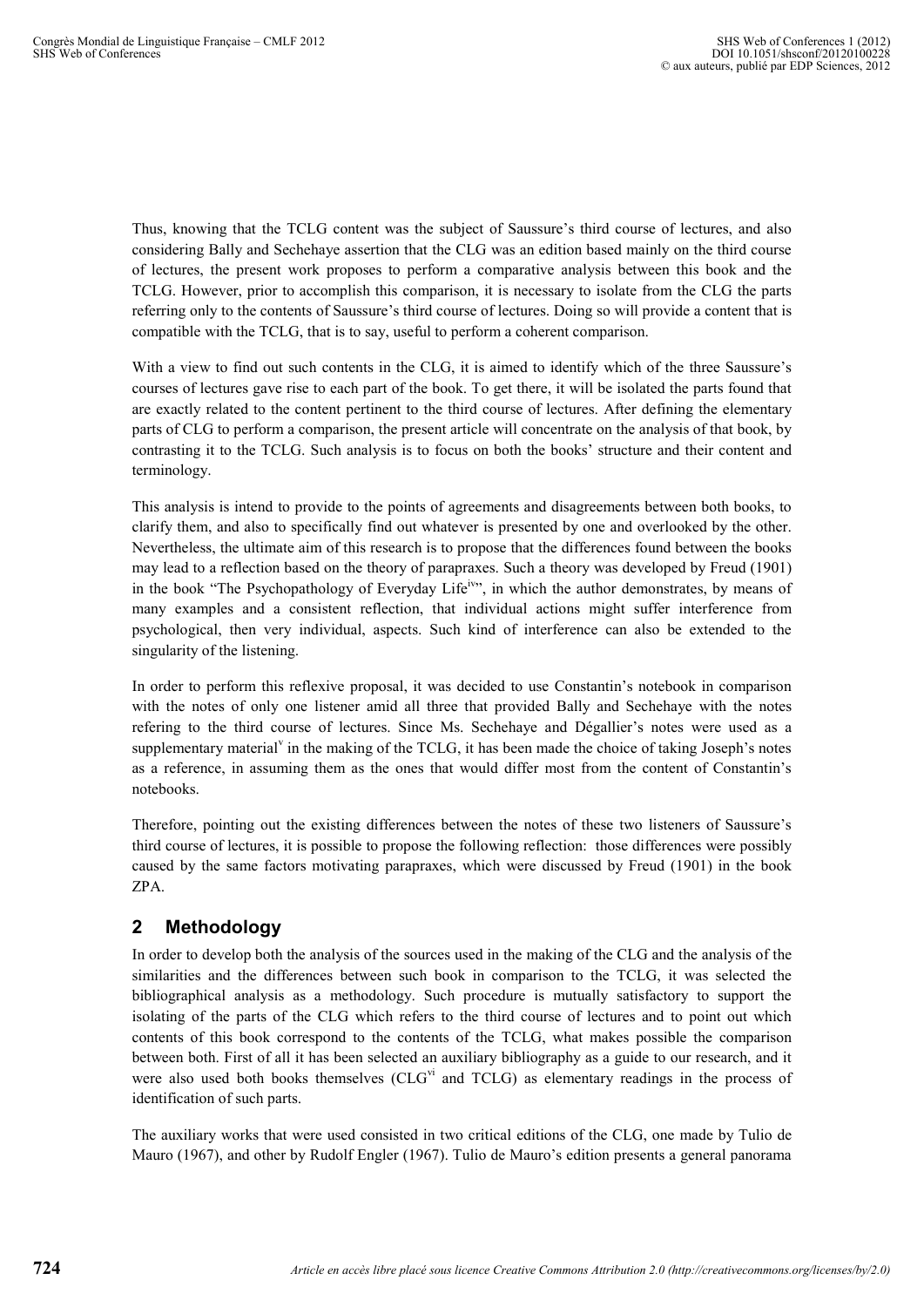of the making of the CLG, and, therefore, it was used as support in the identification of the sources which gave rise to the book. On the other hand, Engler's edition presents a delimitation of the sources used in each part of the CLG, and it was useful to delimitate exactly which parts of the book was developed from the *corpus* referent to the third course of lectures. Yet, Engler's edition indicates which notes from Constantin's notebooks were related to each of the fragments of the CLG, what precisely indicate the object of the comparison proposed here.

This way, from these readings and procedures, it was specified the sources used in the making of the CLG, aiming to isolate the content related to the third course of lectures from the body of the book. Afterwards, having recognized which parts of the CLG are worthwhile to be compared to the TCLG, an investigation began by starting from the analysis of macro-textual structures of the books; by macrotextual structures, one means the general features that differ in each one of them, such as the order of the contents and the theories used in the establishment of each chapter of each book. Next, it was started a more specific analysis of the contents, with the goal to find out the disagreements in the micro-textual features of the books, such as type of sentences used and lexicon and terminology chosen in each edition.

After comparing the books, it was realized that the differences found are related to the macro and microtextual characteristics of both of them, as well as to the respective elements that take part in these structures, such as the order of presentation of content, and the type of sentences and lexicon used. Thus, it was possible to determine specifically which contents take part in the CLG that do not take part in the TCLG, and vice-versa.

## **3 The CLG and the sources of its making**

In order to perform the first analysis that has been proposed, it is necessary to approach the context in which the CLG was made. After Saussure's death, Bally and Sechehaye expected to find, among the manuscripts he had left, a theoretical base complete enough to develop a book about the theories Saussure had delivered during his three courses of lectures. They intended to make a rearrangement of these manuscripts along with the notes they had from the listeners.

However, the publishers did not find any manuscript whose content were directly related to the theories presented in the notes of the listeners. According to them, Saussure threw off the provisional documents which contained the outlines of the planning of his courses of lectures. Therefore, in the "Preface to the First Edition", Bally and Sechehaye assert that all that was found were only notes, which was not pertinent to what had been taught during the classes.

Thus, Bally and Sechehaye decided to make the CLG using the notebooks of some listeners of Saussure's classes, mainly of those who took part of the third course of lectures, and also the few Saussure's own notes which were pertinent to the content of the book. In the "Preface to the first edition" of the book, the publishers assert that they decided to "attempt a reconstruction, a synthesis, (…) based upon the third course of lectures, but make use of all the material (they had), including Saussure's own notes". (Saussure, 1988: 2)

Accordingly, in what concerns to the first and second course of lectures, it was used the notes of Louis Caille, Léopold Gautier, Paul Regard and Albert Riedlinger; and concerned to the third one, it was used the notes of George Dégallier, Francis Joseph and Ms. Albert Sechehaye. With these materials at hand, and also with the collaboration of A. Riedlinger, who took part in the two first courses of lectures, the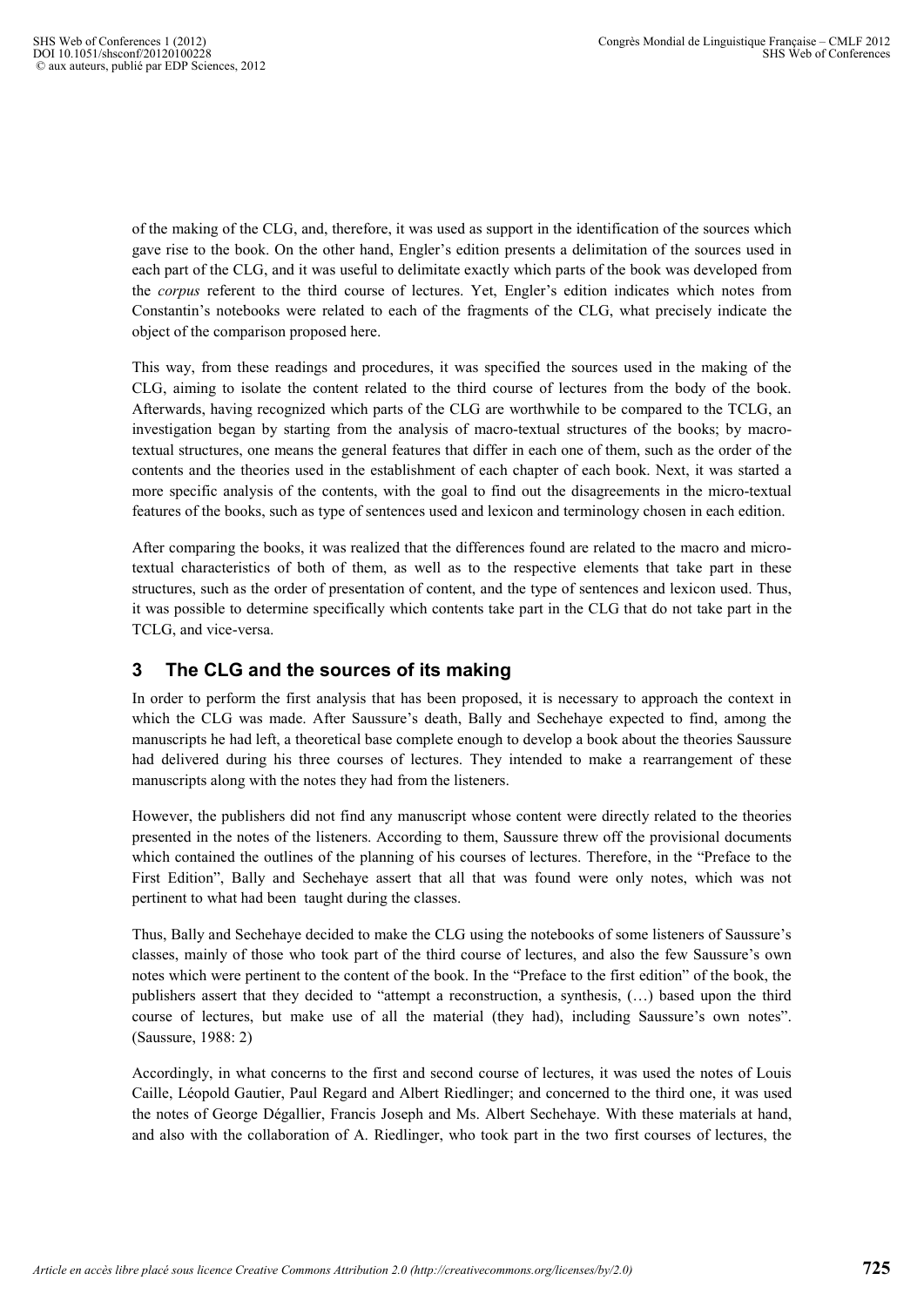publishers considered themselves prepared to make the arrangement of the corpora and to add the necessary connecting elements between the notes they had.

It is important to highlight that the specification of which listeners provided the notes related to the third course of lectures, to the establishment of the CLG, was fundamentally important in developing our analysis. Once it was knew the authors of the notes available, it was used the critical edition made by Engler, as well as the remarks made by Tulio de Mauro in his edition, in order to identify in the CLG which theories came from the notebooks of Ms. Sechehaye, G. Dégallier and F. Joseph.

These critical editions consist in analyzing both the texts of the CLG and its development context, made by their respective authors. The edition made by Engler is structured in six columns, among which the first always corresponds to the original CLG's text. The three next columns refer to the notes of each listener who contributed to the making of the book. The fifth column presents the notes of Emile Constantin that correspond to each part of the CLG, and the last one is a transcription of Saussure's own manuscripts. Tulio de Mauro's edition, on the other hand, presents the entire text of the CLG, increased by remarks related to each part of the book, that are explained in the end of the book.

Accordingly, using De Mauro's edition, it was tried to find those remarks that expose specifically which sources gave rise to each chapter of the CLG. Altogether, it were found  $71<sup>vil</sup>$  remarks in De Mauro's edition that refer to the origin of each theory presented in the CLG, and that adduce explanations about these sources.

With that, it was identified in the CLG each part mentioned in De Mauro's remarks, and, thus, it was used Engler's edition, which presents not only the remark about the sources that Bally and Sechehaye used to make the CLG, but also the full transcription of these sources in addition to the entire text of the book itself. This way, it could be recognized the notes of all the students that helped in the establishment of the book, as well as Saussure's own manuscripts that were used by Bally and Sechehaye. Also, it was knew which parts of the TCLG correspond to the chapters of the CLG, since the notes of E. Constantin are presented in Engler's edition, as well.

These two critical editions together contributed to perform an analysis of the CLG, dividing it according to the course of lectures that gave rise to each of its parts. This way, following the sources mentioned in the critical editions, it was found out which of the three courses each part of the CLG was based on.

According to what was found, the book was classified between parts that was exposed only in the first, second or third Saussure's course of lectures, besides those which were exposed in two of the three courses, as well as those that were repeated in all three courses. Yet, it was found out parts that were developed only by the usage of Saussure's own manuscripts, and also parts that were created by Bally and Sechehaye to make a coherent and cohesive text with the sources available.

Sechehaye to make a coherent and cohesive text from the sources available.

Nevertheless, in order to specify only the parts of the CLG which are related to the content of Saussure's third course of lectures, it is first necessary to elucidate the chapters of the book that present contents that were either specially taught in this course of lectures or that compose the curriculum of both the third and the previous courses of lectures.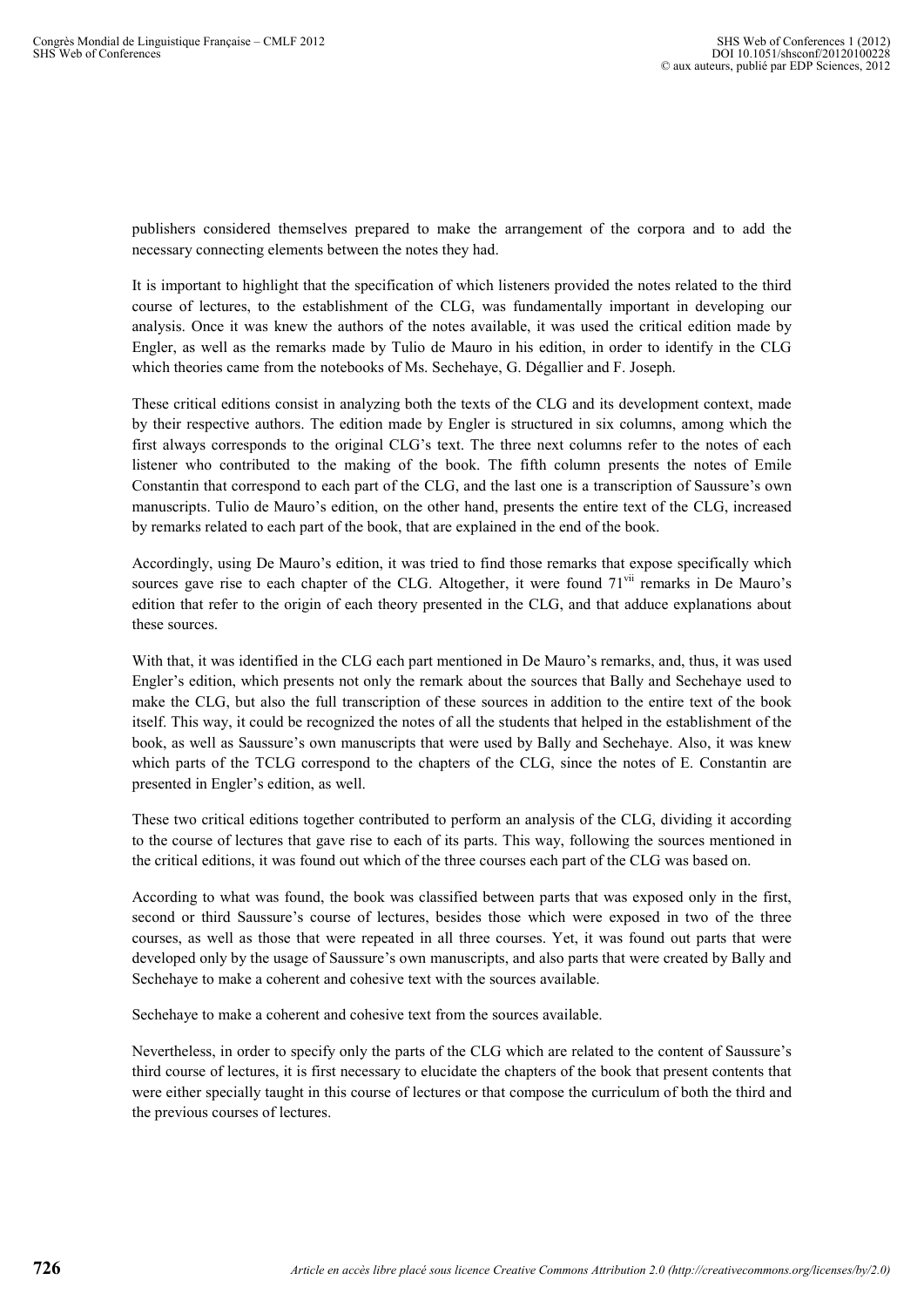According to Engler (1967), among all the eight chapters composing the first part of the CLG ( the"introduction"), only the fifth chapter "Éléments internes et elements externes de la langue" was not made by using the notes from the third courses. These chapters present whether contents that were approached in more than one course of lectures (in the first and in the third, in the second and in the third or during the three courses, for example) or contents that were uniquely exposed in the 1910-1911's course of lectures.

From the "*Appendice*" of the book, only the chapter "*Les espèces phonologiques"* discusses theories that were taught in the third course of lectures. Such theories, though, had already been approached by Saussure during the first course of lectures, and thus were not innovative ideas in the last course.

The three chapters of CLG's "*Première Partie*" were made by using the sources referring to the third course of lectures. Although there are contents that were uniquely exposed during the third course, some parts had already been taught during the second course. The chapter "*Nature du Signe Linguistique*", for instance, is composed by theories that came from both the second and the third courses. Nevertheless, the theories that refer to the second course of lectures were, according to Engler (1967), not repeated in the third course of lectures. On the other hand, the chapters II and III, there are contents that were repeatedly exposed in the two last courses of lectures.

From the "*Deuxième Partie*", which is constituted by eight chapters, only chapters III ("*Identités, Réalités, Valeurs"*) and VII ("*La grammaire et ses subdivisions*") do not present theories that were uniquely exposed in the third course of lectures. Chapter III contains, nonetheless, theories that were taught in both the second and the third course of lectures. Hence, chapter VII is the only one in the "*Deuxième Partie*" that is not straightly related to the sources of Saussure's third course of lectures. In this same part, it is possible to realize that the content of chapter V presents ideas that were repeatedly exposed in the three courses.

The "*Troisième Partie*" is made out of seven chapters and the appendix. Nevertheless, only the first chapter ("*Linguistique Diacronique*") includes subjects that were exclusively approached in the third course of lectures. The remaining chapters, according to the sources found in Engler (1967), were not made by using the theories related to the last course. The appendix, however, approaches ideas that were taught in both the second and the third course of lectures.

All the four chapters of the "*Quatrième Partie*" present theories exclusive seen in the third course, and also contents that were taught in the first or in the second course, which were approached latter again in the last course of lectures.

The "*Cinquième Partie*" is the last part f the CLG, and comprises five chapters. The two last chapters (chapter IV "*Le Témoignage de la Langue*" and chapter V "*Familles de langues et types linguistiques*") were made from the sources related to Saussure's third course of lectures. Nevertheless, the chapter IV contains theories from the third course of lectures, and also contents that took part in the curriculum of both the first and third course of lectures.

Analyzing the presence of the theories from the third course of lectures in the CLG, one realizes that all parts of the book contain at least one chapter referring to one of those theories. Moreover, it can be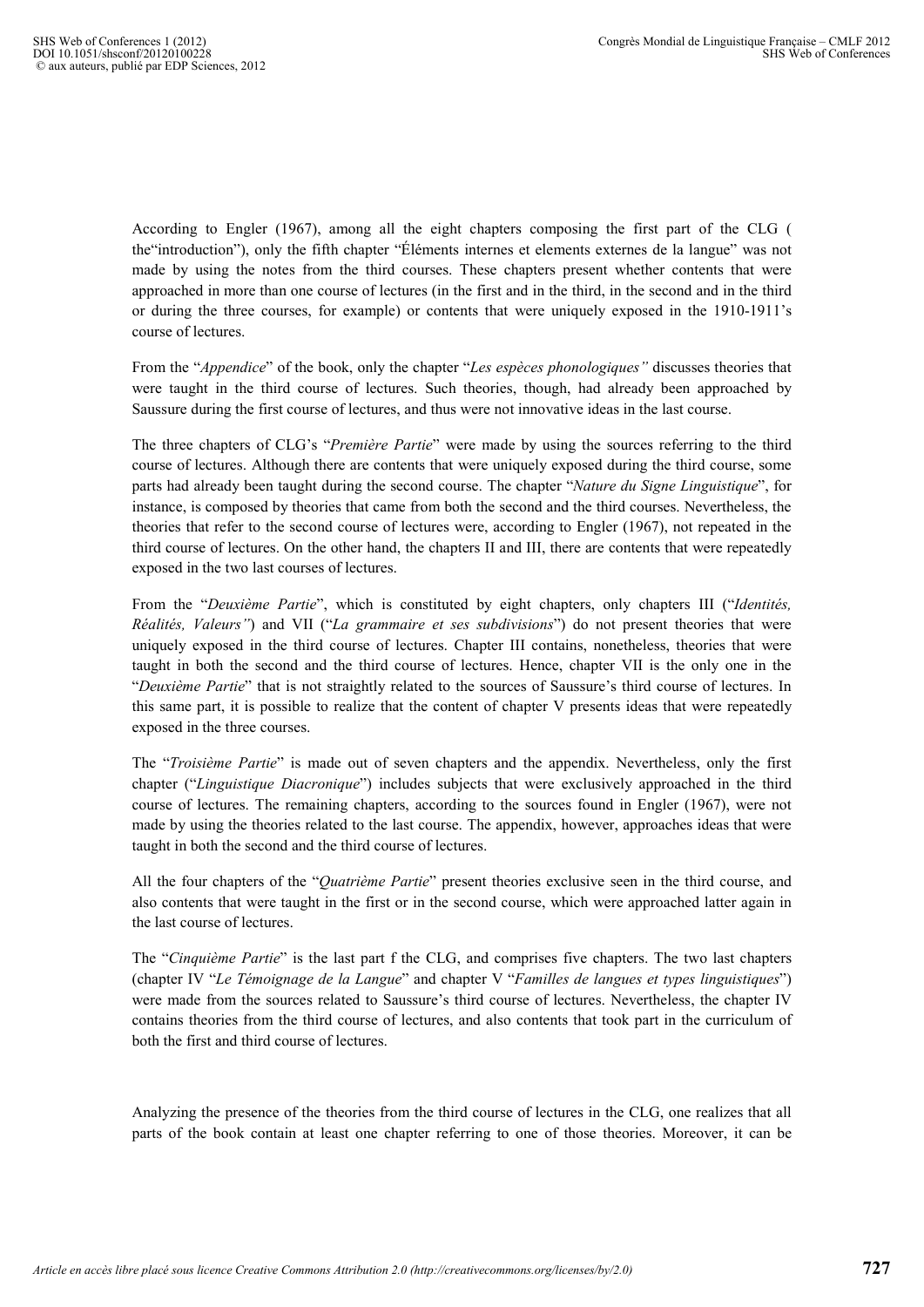noticed that there are entire chapters that refer to these theories. In some chapters, though, the mention to those theories is minimal or even not present at all.

This identification has also shown that there are many theories in the CLG that were taught by Saussure in his third course of lectures, but which had already been taught in the first or in the second one. The incidence of these same contents in more than one course allows one to realize that the trajectory traced by Saussure in the development of his authentic linguistic theories was concomitant to the occurrence of the courses of lectures he delivered between 1907 and 1911.

Yet, by evaluating the analysis performed, it can be observed that all chapters of the CLG have sentences created by Bally and Sechehaye aiming to connect the sources used. Therefore, it is noticed that the notes used at doing the book were often disconnected, i.e., they did not present any coherence between them. This fact shows a certain degree of subjectivity, both in the manuscripts written by Saussure himself and in the way listeners understood his speech. This may have occurred because, in spite of the fact that the courses of lectures have been based on these notes of Saussure, the listeners' notebooks presented differences in their contents.

It is a fundamental information to justify the comparison proposed, because the particular understanding of the listeners, together with the changes to which the sources were subjected as a consequence of the edition process, may also provide the occurrence of differences between the two target books of our research: the CLG and the TCLG.

## **4 CLG and TCLG: the agreements and disagreements**

The comparative analysis between the CLG and the TCLG shows that each one of them has exclusives characteristics because of the proposal to which each one were made. The goal of the publication of the CLG was to spread linguistics theories never though before. On the other hand, the TCLG aimed to make public the notebooks of only one of the listeners, who had taken part in Saussure's course of lectures, without being among those who had given their notes to the making of the CLG.

Among the exclusive characteristics of the CLG lies the fact that, since it is a combination of different corpora, the making of the book demanded that Bally and Sechehaye added parts of texts which were written by themselves, in order to provide coherence and cohesion to the book, as well as to establish a link between the sources available. Moreover, the CLG presents a macro-structure organized into parts and subdivided in chapters and paragraphs, which were created by the publishers and based on the division of the theories exposed during the courses of lectures.

The TCLG have also some insertion made by the publishers Komatsu e Harris; however, because this book did not aim to spread any theory, such insertions are signalized by markers in the body of the text. Yet, the publishers also choose to signalize the modifications Constantin himself made in his notes, both during the classes and afterwards, when he checked his notes with another listener: G. Dégallier. Moreover, the TCLG presents the dates in which each one of the theories presented in the notebooks was taught. These dates were taken from the notes of another listener, Ms Sechehaye, by comparing the contents of their notes with those of Constantin.

Nevertheless, the fact that each book has its own characteristics is not only a source of differences, but of many factors in common as well.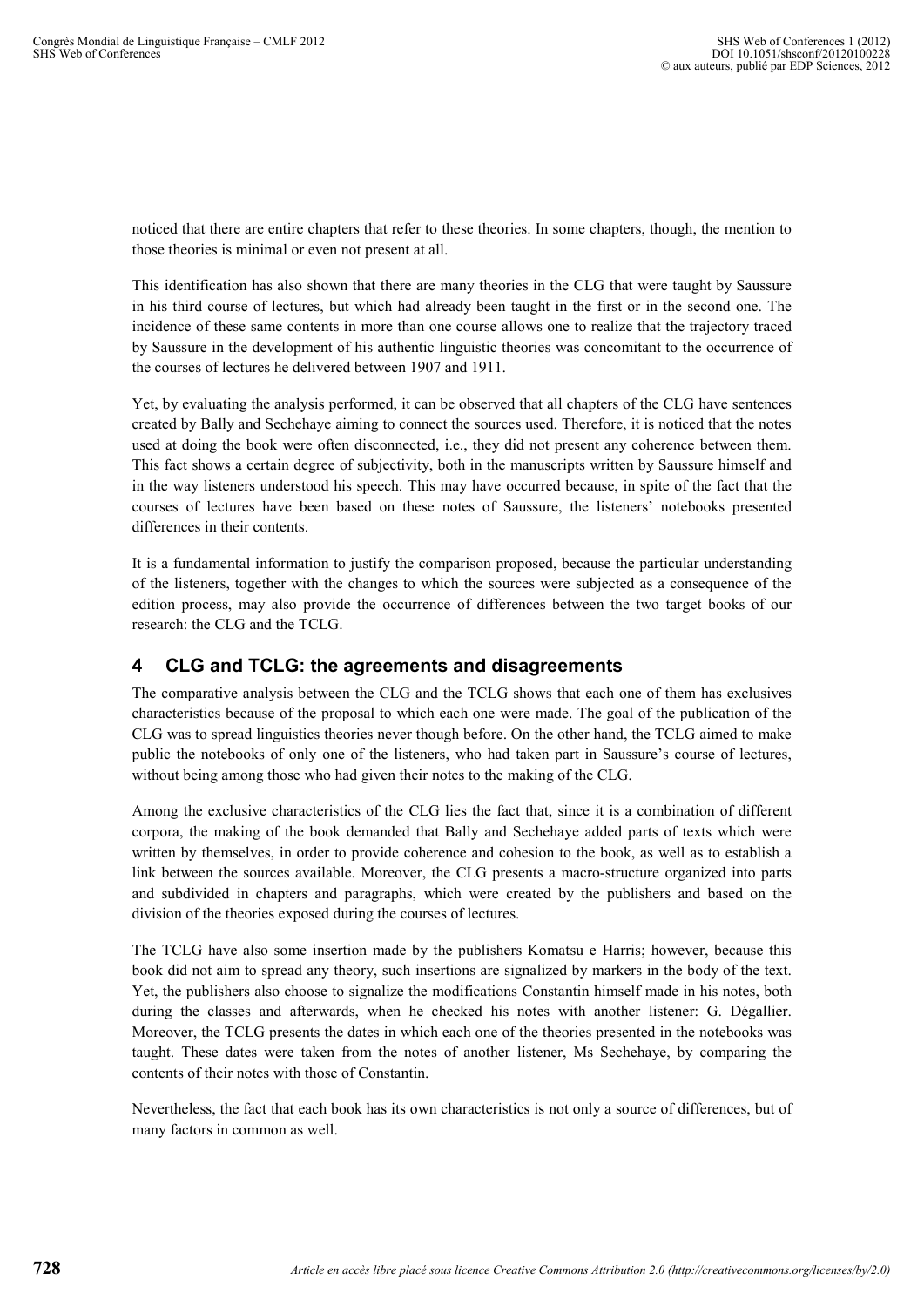The first element of agreement between the CLG and the TCLG, in terms of the analyzed parts, is naturally the fact that both refer to the theories exposed in Saussure's courses of lectures. Also, both books present two sources of notes in common: those of Dégallier and those of Ms. Sechehaye.

In the TCLG's preface, Harris and Komatsu assert that when they analyzed Constantin's material, it was clearly perceptive that the listener consulted Dégallier's notes in order to complement his material, and checking some questions about the content. Some of these insertions that Constantin did in his own material after comparing it to that of Dégallier were highlighted with the letter "D." or "G.D.". Nevertheless, the publishers assert that some of these insertions were evidently borrowed from Dégallier, but were not notified by Constantin.

Therefore, it is possible to see that these two complementary *corpora* of the TCLG (Ms. Sechehaye's notes, that were used as a source to find the dates of the classes, as well as Dégallier's notes) were also used as corpora in the making of the CLG. The usage of these sources in common between the two books may give rise to the occurrence of similarities between their contents. This way, after analyzing the content presented in the two books, one can certificate that the evaluated topics indeed agree to each other. However, there are some disagreements on how they were developed, both in their macro-textual organization, and in micro-textual features.

Moreover, the comparative analysis showed that each book has some equivalent chapter made by different theories, and the chapters are also presented in different orders in each one of the books. This is caused by the fact that the TCLG prioritizes the presentation of the content in the same order as it was presented in Constantin's notebooks, and in contrast the CLG present its content in an order which best fitted the evolution of the exposed ideas.

The remaining differences may be found out by comparing the books in what concerns the type of text peculiar to each one of them. The TCL, as a publication of the notes taken during classes, presents traces of oral proceedings and sentences that contextualize and resume the content of the course of lectures. For instance, in the beginning of the class May 19, 1911, a note presents an explanatory sentence as a means of resume the evolution of the classes and also to contextualize the theoretical point they had reached with the classes: "*A un moment nous prendrons même un direction différente, mais sans que cela amène confusion. Ces commentaires nous ramèneront au même point*" (Saussure, 1993 : 91).

This excerpt presents not a theoretical explanation, but rather an explanation of the progress of the course, characterized by the occurrence of elements that resume what had been presented until that moment, and also by features that inform what would be covered next. For this reason, the incidence of these metaexplanatory sentences in the TCLG may be considered as being a disagreement between the books, since this kind of sentence do not appear in the CLG, given that its aim is only to expose Saussure's linguistic theories.

Besides the occurrence of such sentences in the TCLG, there are also some sentences of this same book that are semantically equivalent in the CLG, although they are structured with negative adverbs as well as with antonyms. For instance, the equivalent sentences in the books:

*TCLG : "Pour le cas d'une période de langue passé, le moyen de l'audition directe n'existe plus (...)." (Saussure, 1993 : 50)*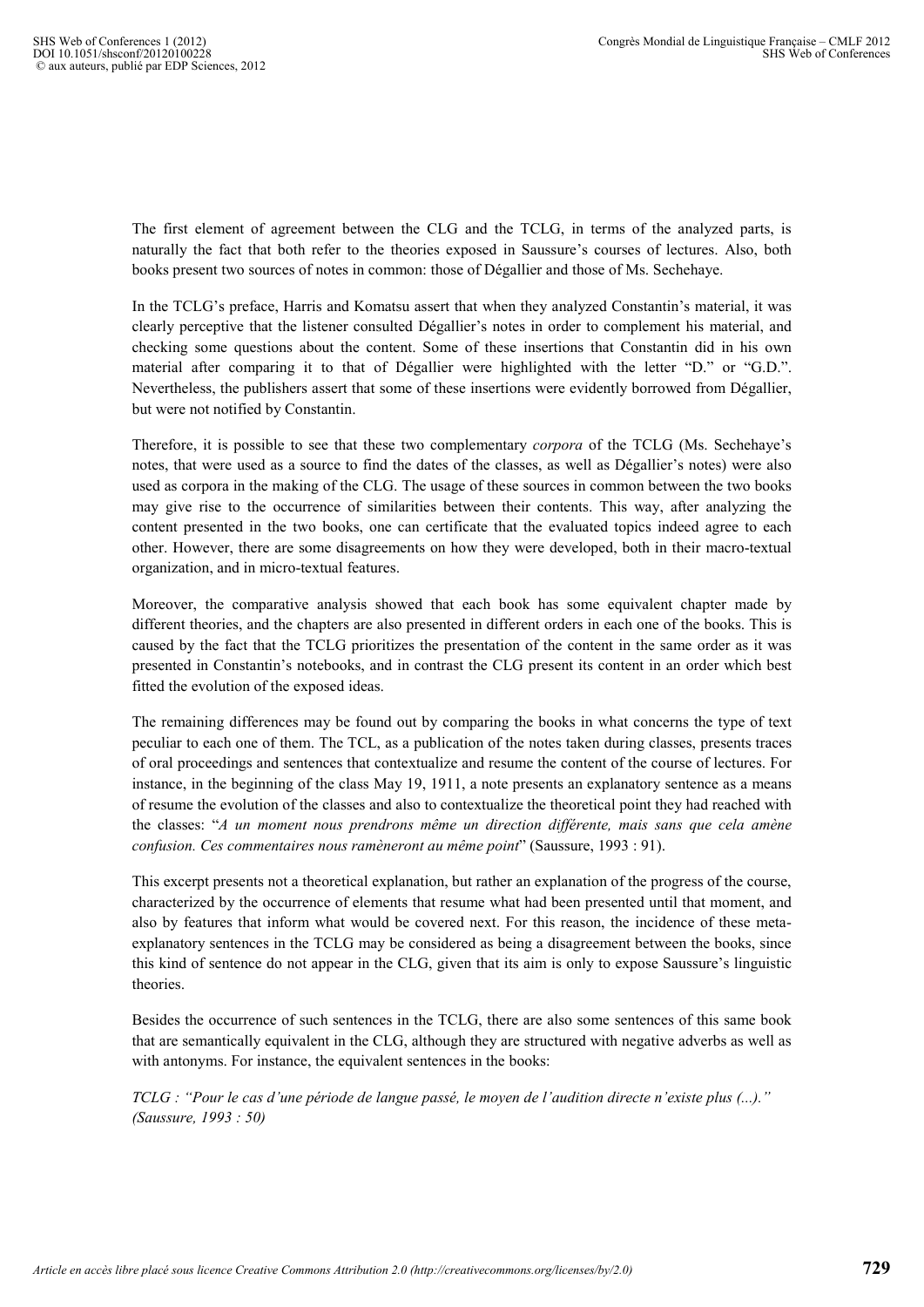#### *CLG: "Quand il s'agit d'une langue appartenant au passé, nous en sommes réduits à des donnés indirectes (...)." (Saussure, 1986 [1916] : 58)*

It is possible to notice that in the sentence from the CLG there is the statement that only the "*données indirectes*" exist. However, in the TCLG, there is the statement that "*l'audition directe n'exist plus*". In this case, there is the use of the negative adverb "*ne plus*", the use of the antonym "*directe*" and also the word "*audition"* as a synonym of "*donées"* in the formation of the sentence in the TCLG. In spite of the fact that it is a micro-textual difference between the texts, this does not disturb the realization that these sentences are semantically equivalents.

Yet, despite this disagreement in the type of sentences and lexicon in each one of the books, the two texts present a common feature on the precision with which ideas are exposed. In both texts, the theoretical explanations are composed by features that betray an uncertainty regarding the accuracy of the content. Since these uncertain questions occur both in the CLG and in the TCLG, it is possible to notice that they may not come from the specific type of text used in each book, but from a theoretical question.

Each book presents both specific and common features that betray these theoretical uncertainties. In the TCLG, the main specific characteristics that show these questions are the oral proceedings traces and the meta-explanative sentences, like that it was mentioned before. Yet, the following sentence can also illustrate the uncertainty in the content of the TCLG: "*Mais il nous faudra reprendre le fait en lui-même pour la mettre en lumière*"(Saussure, 1993 : 87). The note presents a resume of the content, aiming to clarify what had not been clear enough, which reveals the existence of questions about the explanation, pointing uncertainty in the theories.

On the other hand, the CLG presents these theoretical uncertainties in generalizations and conclusions in the text that do not provide concrete information, i.e. which are capable to substantiation. Silveira (2009) assert in a footnote that the CLG have a essayistic feature, which can be seen, according to her, by the characterization "en quelque sorte mystérieux"iii", used to explain the division of the language in two amorphous masses. Classifying the way the language is formed as "mystérieux" reveals a gap in its functioning, which is related to the reasons why the language is divided in such way.

Also, a common characteristic in both books that contributed to the occurrence of the theoretical uncertainties consists in the lack of a terminological standard, that can be perceived by comparing the development of the content in each one of them. The correspondent sentences in each book are structured with a semantically similar lexicon, but which does not constitute a terminological standard. For instance, in the TCLG it is asserted that the phonetic writing is **"***basées sur les éléments irréductibles du son* (p. 42)**"**, whereas in the CLG it is asserted that such writing is **"***basées sur les éléments irréductiblés de la parole* (p. 47)<sup>"</sup>. This disagreement may be caused by an uncertainty referent to the actual components of the phonetic system, the sound or the words, about which it was not found a solid specification.

Finally, it was realized that the comparison between the CLG and the TCLG highlighted the occurrence not only of differences between the books, but also of some similarities, mainly in the contents that compose them. The more relevant agreements between them consist in the insertions that the publishers made among the source texts of them. These changes show that even the TCLG does not present the notes of the third course of lectures as they were taken, but in a modified version.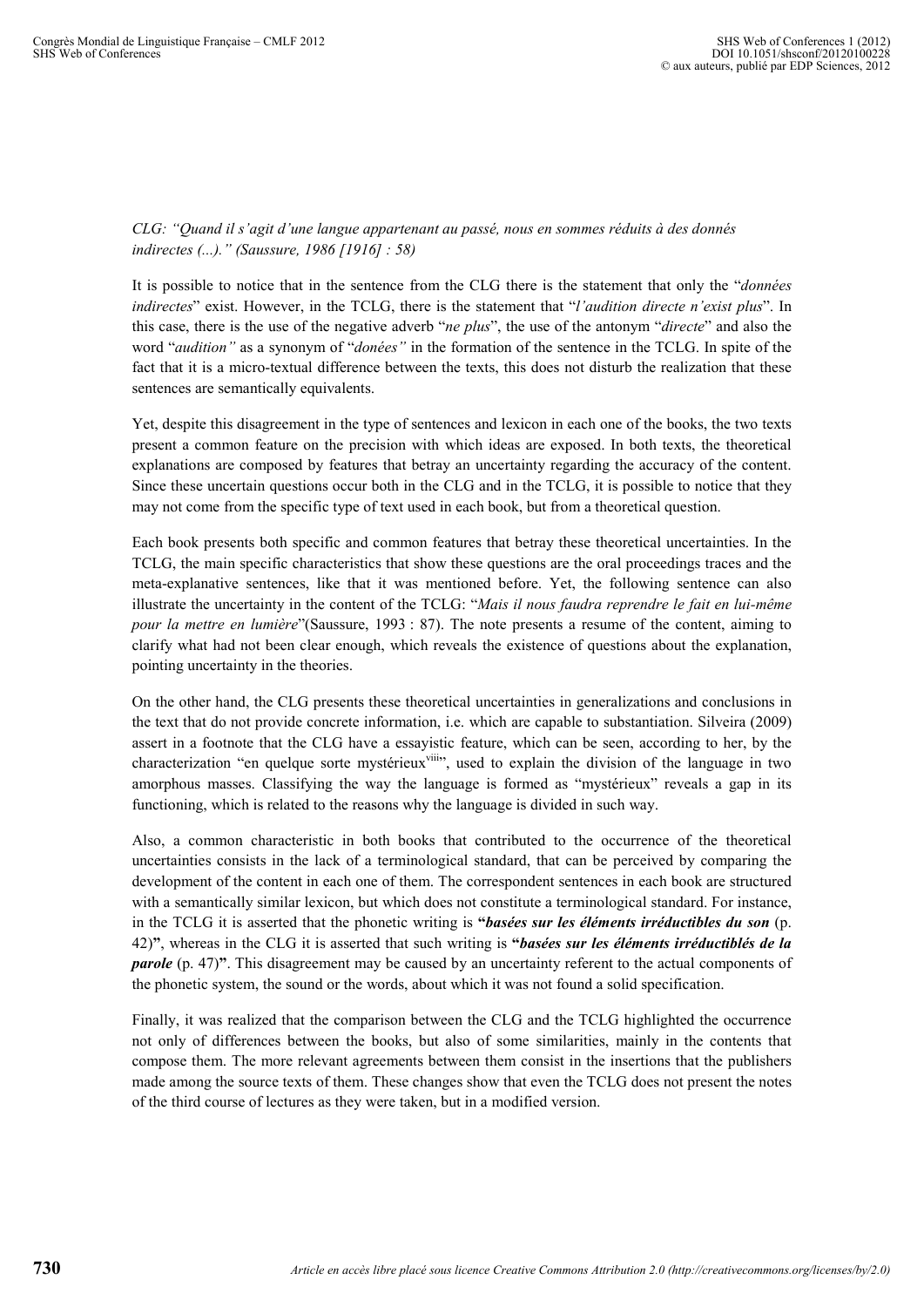Nevertheless, even this agreement is market by a difference in how these changes made by the publishers are presented. In the CLG the insertions are merged in the text, whereas in the TCLG these changes are signalized by markers established by Komatsu and Harris in the Preface of the book.

#### **5 Francis Joseph and Emile Constantin: two listening of the same speech**

In order to accomplish the comparative analysis between Joseph's notes and Constantin's notebook, it was decided to evaluate only the microstructural differences that were found between the sources, since Joseph's notes were not published separately. Nevertheless, they can be found in Engler's critical edition (1967) of the CLG, but without a macrostructure defined *a priori*.

This way, it was used this critical edition, which entirely presents the sources used by Bally and Sechehaye in the making of the CLG. Therefore it was possible to have access to Joseph's notes and thus to achieve the comparison between them and Constantin's notebooks. When comparing them, the first difference that was found refers to the fact that most of Joseph's notes are significantly shorter than Constantin's ones, what can be observed in the following samples, that consists in segments of correspondent contents in the notes of the listeners:

*Joseph: "La carte linguistique de l'Empire romain serait encore plus étonnante." (ENGLER, 1967, p. 445)* 

*Constantin: "La carte linguistique de l'Empire romain, si nous l'avions, nous offrirait des exemples semblables de langues coexistantes et même nous y trouverions des choses plus étonnantes encore." (ENGLER, 1967, p. 445)* 

Joseph's note presents only the essential idea of what was exposed, and it is possible to realize that they were made with no more than the minimum number of words needed to communicate the desired content. On the other hand, the sentence wrote down by Constantin, presents marks of an oral speech, besides that, it is made out of more attributive and descriptive elements that contribute to highlight a more detailed and prolix writing.

Moreover, because of this difference in size in the notes of each listener, it was one perceives that the totality of notes that come from Joseph is do not surpass the amount of notebooks that belong to Constantin. This fact can be proved by an information found in Gambrara (2005) in which Constantin offered 11 notebooks to the *Bibliothèque de Genève*ix, which summarize a total amount of 478 pages of notes, while Joseph gave to Bally and Sechehaye five uncompleted notebooks, from which the amount of pages is unknown, and that were not offered to the BGE.

These features referring to the amount of notes from each listener may be related to the assertion made by Komatsu and Harris (1993) that Constantin was an "assiduous note-taker", and also in the description given by the publishers to Dégallier and Joseph's notes as "sketchy" (p. XV). The great majority of Constantin's notes is followed by more detailed explanations of the content, whereas Joseph's notes are, mostly, topics related to the theme. The following examples illustrate these features of the notes of each listener:

*Joseph:"La langue de certains pays est double par um autre genre de phénomène, c'est-à-dire par superposition d'une langue littéraire de même souche. Toutes deux vivent." (ENGLER, 1967, p. 446)*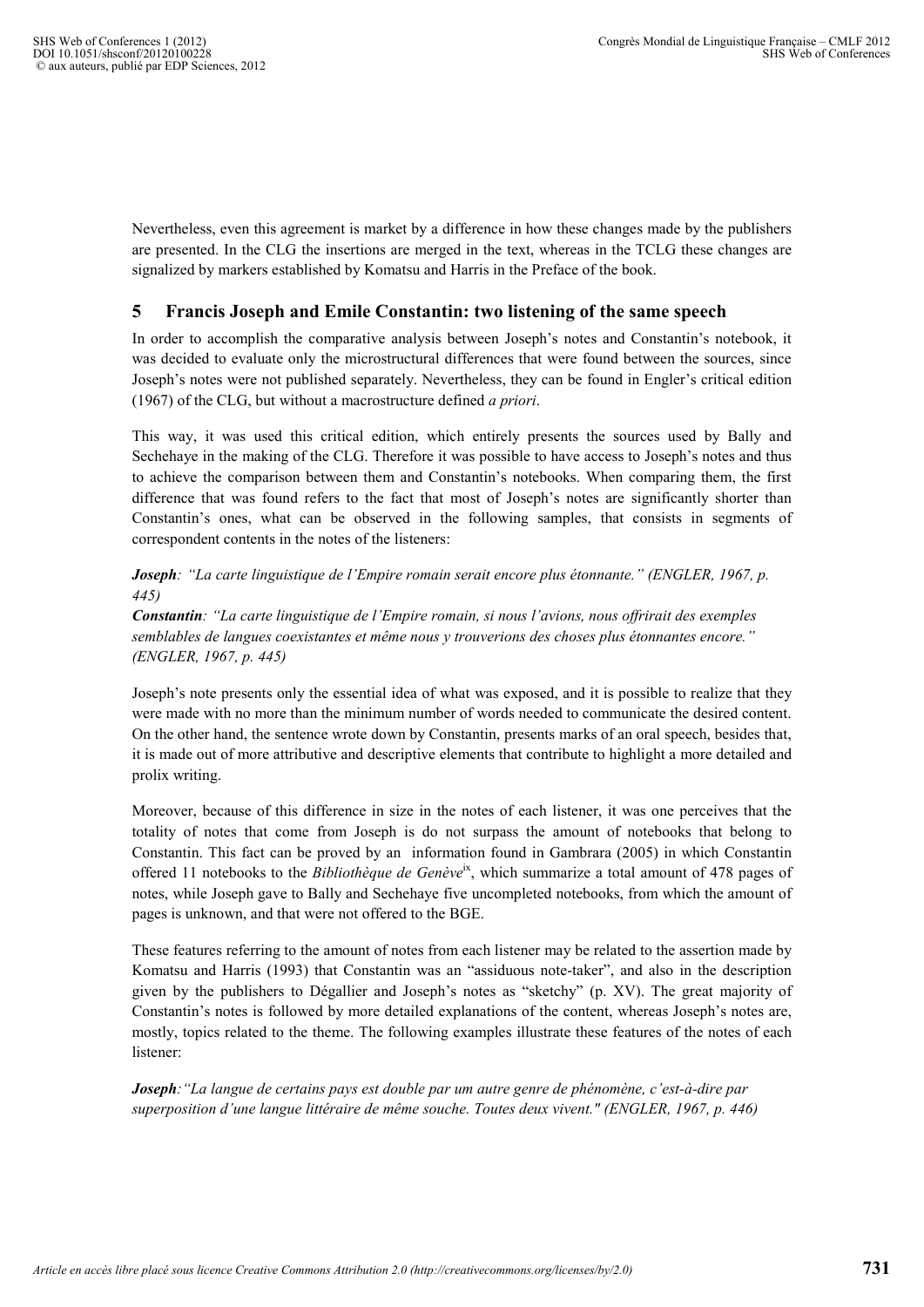*Constantin: "La langue de beaucoup de pays est double dans une autre sens et en vertu d'un autre genre de phénomènes. C'est la superposition d'une langue littéraire à la langue naturelle de même source, toutes deux vivant l'une vis-à-vis de l'autre." (ENGLER, 1967, p. 446)* 

Additionally, Constantin's notes present sentences with a bigger amount of lexical items than Joseph's notes, i.e., one can perceive that Joseph reduced the sum of words in his sentences, in aiming to write his notes as topics. This conduct of the listener provided the occurrence of same differences in their notes, when compared to the content written by Constantin, as can be seen in the examples taken from Engler's critical edition (1967):

*Joseph: "La différence des mots entre eux se déroule suivant deux sphères."(p. 276)* 

*Constantin:"Le rapport <et la différence> des mots entre eux se déroule suivant deux ordres, dans deux sphères tout à fait distinctes ;" (p. 276).* 

It is possible to perceive that Constantin's note refers to "*le raport et la différence des mots entre eux*", while Joseph's one refers only to "*la différence des mots entre eux*". Moreover, Constantin registered that they (the relation and the difference) are established in two orders, two spheres quite distinct, whereas Joseph's note simply reveals that the difference is established in two spheres.

Furthermore, it is possible to perceive that Constantin's notes show a more synonyms and adjectives, what can be seen in the same example given above. In order to explain the content in a more detailed way, Constantin used the word "order" as a synonym to "sphere", which makes possible the interpretation that he wanted to better delimitate the meaning of the word in that context. Besides, the listener used the adjective phrase "tout à fait distinctes" in order to emphasize that the two spheres do not present similarities between them. Hence, It was observed that the usage of adjectives, as well as the usage of synonyms and other lexical items, appears mainly in Constantin's notebooks. This fact motivates the prolix and detailed character of his notes, when compared to Joseph's ones.

Also in this fragment, it is important to realize that, in Constantin's note, the word "difference" is put between the sign " $\leq$ ", which designates, according to the publishers, words that were added in the margin or in the interlines of the notebooks. This fact might mean that both Constantin added the term after comparing his notes with Dégallier's ones, and also the occurrence of a writing slip or a slip of the understanding of what was listened in that moment, and was filled soon afterwards. In anyway, it is possible to realize that the word "difference" either was forgotten in the exact moment at which the note was taken, or was not significantly listened while Constantin was taking his notes, and had been added **latter** 

On the other hand, it is possible to realize that Joseph did not formulate nor reformulated his notes by using the word "relation". It is possible that if the listener had forgotten to write down the word at taking the note, then he would be able to realize that he had forgotten an element in the beginning of a sentence and, as well as Constantin made with the word difference, he would add the missing word to his notes. It seems that the lack of the word "relation" in Joseph's notes can be merely understood as a **listening slip**, and not as a writing slip, since the listener did not add the word to his note afterwards.

Nevertheless, it is important to highlight that although Joseph's note is a source used in the making of the CLG, the equivalent part of the book to this fragment is formulated by using both the words "relation" and "difference":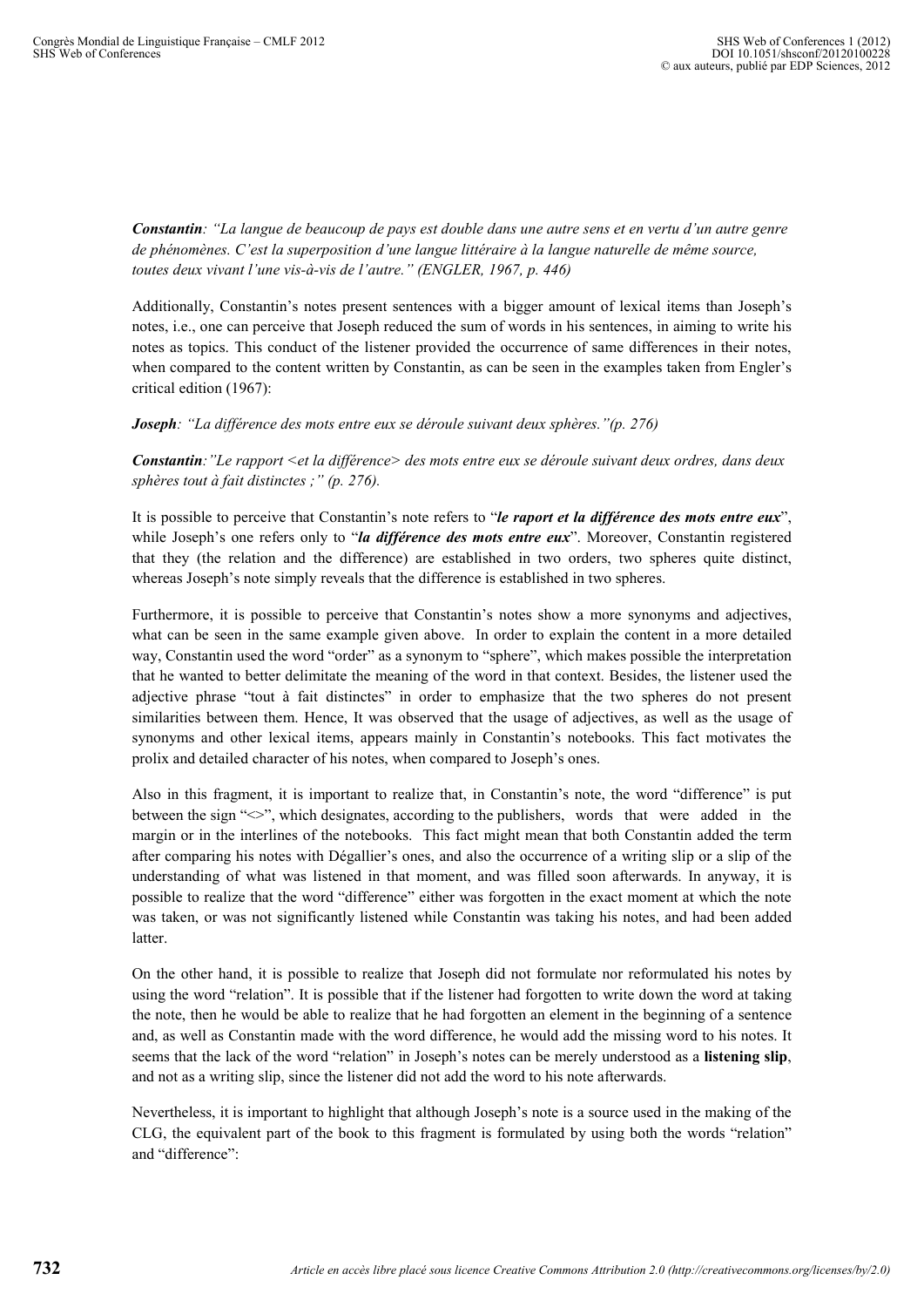*CLG:"Les rapports e les différences entre termes linguistiques se deroulent dans deux sphères distinctes dont chacune est génératrice d'un certaine ordre de valeurs ;" (SAUSSURE, 1995[1916], p. 170)* 

It is believed that the occurrence of these two terms in the content of the CLG may stem from the fact that the notebooks from the other two listeners of the third course of lectures also present these words registered in their notes, as it is possible to see in the following fragments taken from Engler's critical edition (1967):

*Ms. Sechehaye: "(...) le rapport et la différence des mots entre eux se déroule selon deux ordres, en deux sphéres distinctes." (p. 276)* 

*Dégallier: Toutefois, des ici, Il fault constater que le rapport et la différence des mots entre eux se déroule selon deux sephères touta à fait distinctes. (p. 276)* 

This way, knowing that three, among four listeners of the same course of lectures, made their notes using as subject of this sentence the words "relation" and "difference", it is possible to make the reflexion that the fact of Joseph elaborated his notes with only one of the words was motivated by the occurrence of a listening slip. In this case, however, one can also realize the possibility of forgetfulness of the word, because although the notes were made during the classes, the time required for the listener to forget a term he had just listened is unknown. Nevertheless, since Freud does not mention slips of listening in the book ZPA, and merely cite them in the book "*Einleitenden Vorträge auf Psychoanalyse*" (1915), the author probably related the forgetfulness to something that was listening with the slips come from of the non effectuation of the listening, covering them at the same level, as equivalent parapraxes.

Thus, considering both the insertion of the word "difference" in Constantin's notes, and the absence of the word "relation" in Joseph's notes, one can think about the possibility of both situations be considered as **slips** that occurred during the act of taking notes.

Freud exemplifies the occurrence of a writing slip in the book ZPA, by mentioning a report of Dattner (1911 *apud* Freud 1901, p.86) about the omission of the word "effective" in the Hungarian translation for the financial agreement signed between Austria and Hungary in 1867. The author defends that the "unconscious tendency" of the Hungarians translators of giving less benefits as possible to Austria was the motivator factor of the omission.

In this case, it is possible to realize the existence of a tendency to the forgetfulness of the word "effective", according to Freud, probably caused by the pretension of the Hungarian translators of giving the minimum of benefits to the Austrian nation. Just as in writing, as is the case of this example, listening slips can also come from an oriented action, which may lead the individual to listen or fail to understand words to suit his/her interest. However, defining the psychological factors that caused Constantin and Joseph's slips is not scope of this work.

This way, either a slip of listening or a slip of writing, or even a forgetfulness, as Constantin momentarily disregarded the existence of the word "difference" in Saussure's speech, and Joseph not even wrote down the word "relation", one may realize that Freud's theory about parapraxes (1901) allows the reflexion that the differences between the listeners notes may had been caused by psychological interference, that is particular to each subject.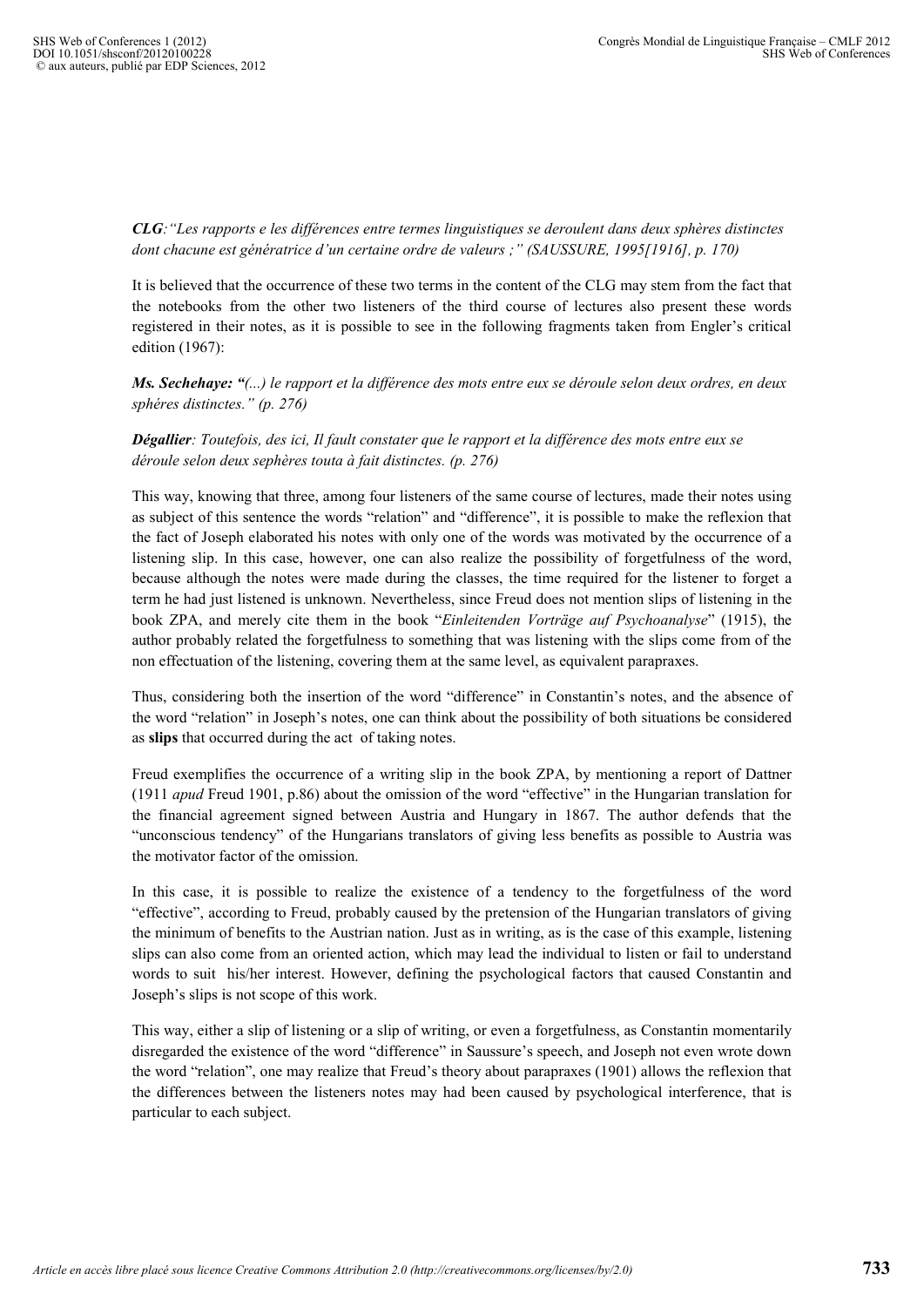The fragments taken from Joseph and Constantin's notes, as well as the analysis of the equivalent parts of these fragments in the CLG and also in the notes of other listeners, are probably consistent examples that allow the understanding that the words "difference" and "relation" certainly took part of Saussure's speech during his third course of lectures. Nevertheless, because of factors related to the singularity of the listening, they were removed from the notes of the listeners in the exact moment they wrote them down.

## **6 Conclusions**

The purpose of this comparative analysis was to identify the features that are presented in Bally and Sechehaye publication that do not appear in Komatsu and Harris one, and vice-versa. At performing this comparison, it has been realized that there are many factors that can interfere in the making of a book. Thus, despite of the fact that both books refer to the same theoretical content, there is the possibility of occurrence of differences between them.

Despite the initial goal of this work was find the differences occurred in both books, it were ended up finding an important feature in common between them, parallel to the fact of referring to Saussure's theories. Both the TCLG and the CLG were developed, somewhat, by using Dégallier and Ms. Sechehaye's notes. This fact certainly influenced in the occurrence of the agreements found between both books.

In respect to the disagreement between them, the comparative analysis allowed to conclude that there are really some differences and that most of them were caused by the edition of the sources in the making of the book. From this perception, it is emphasized that the most important difference in comparing the two books is the fact that the TCLG presents markers of the changes in the text, and the TCLG presents the changes merged to the text homogenously, i.e. in a non-explicit way.

Nevertheless, it can yet be noticed that there are also terminological and lexical differences (like the antonyms and the choice of words that compose the sentences), which makes one contemplates the possibility that such disagreements may be caused by the peculiarity of listening to each individual.

The analysis of such differences showed that Joseph's notes disagree not only with Constantin's ones, but also with Dégallier and Ms. Sechehaye's notebooks, as well as with the CLG itself. Amid the four sources related to the third course of lectures, Joseph's note is the only one not containing the word "relation" as a component of the sentence used as example. This fact allowed one to confirm the hypothesis that his notes were those which would present the largest panorama of differences when compared to Constantin's notebooks.

Yet, it was noticed that the presence of disagreements between the sources used in the making of the CLG does not affect the content of the work, as far as the analyzed fragment is concerned. Joseph's note, which may be considered incomplete, for it does not present the two subjects of the sentence, looks as if it had not been used as a reference by Bally and Sechehaye in the making of the book. The publishers used the words "relation" and "difference" as the subject of the sentence, as can be inferred from the sentence taken from the work.

Referring to the reflexive thought about the singularity of the listening that was proposed, it is important to highlight that it does not intend to propose any discussion about whether the listening represented by the notes of the listeners were wrong or right. Instead, it is intended to approach the incidence of differences between those notes by means of a bias that allows one to show that, although all participants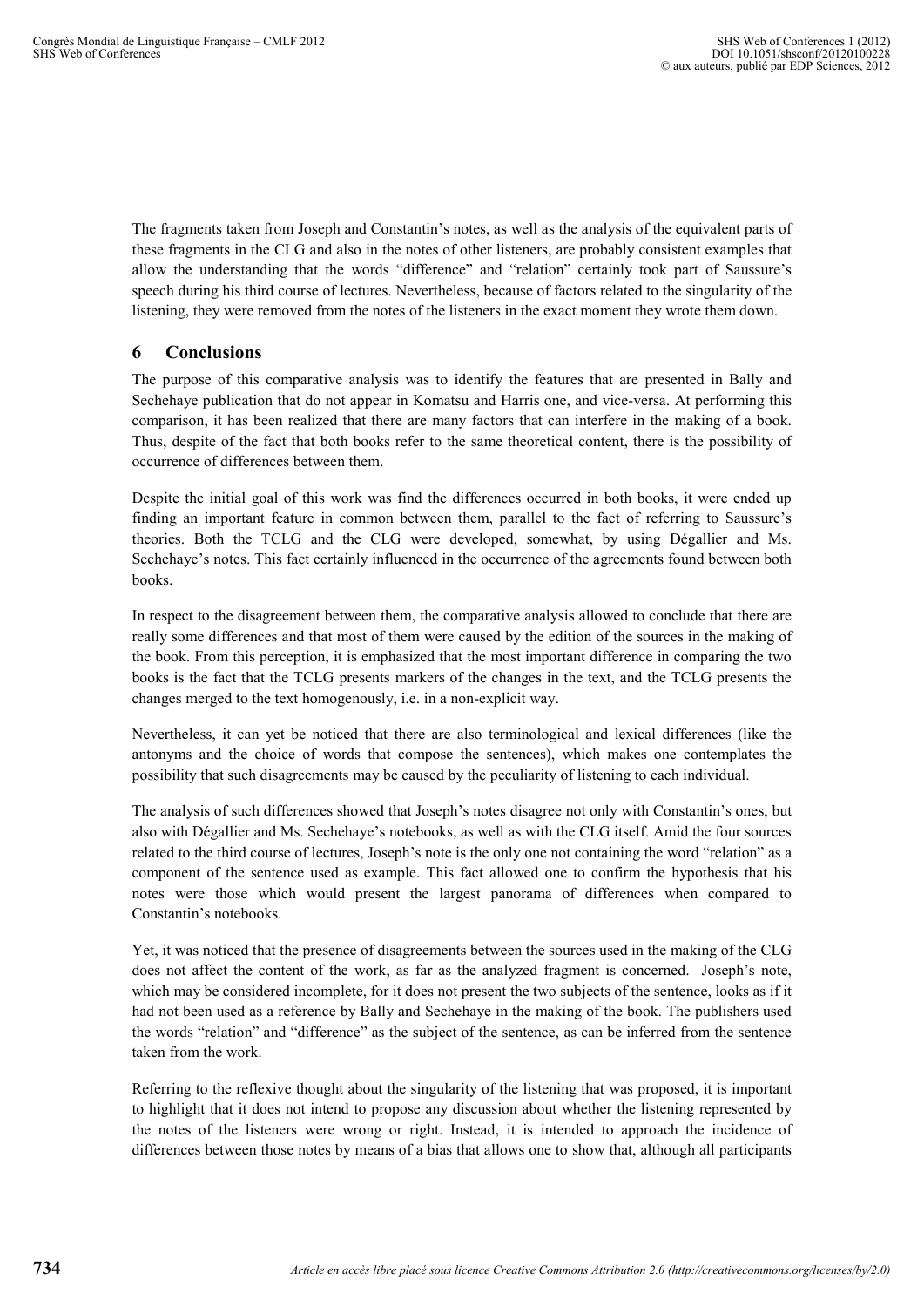of the course listened to the same speech, the listening from each one might have undergone psychological interferences.

#### **Bibliographic references**

FREUD, S. (1915). *Conferências introdutórias sobre psicanálise (Partes I e II) - Obras completas*, vol. XV. Rio de Janeiro: Imago.

FREUD, S. [1972 (1901)] *Sobre a psicopatologia da vida cotidiana - Obras completas*, vol. XIV. Rio de Janeiro: Imago.

GAMBARARA, D. [2005a (2006)]. Un texte original Présentation des textes de F. de Saussure. In: *Cahiers Ferdinand de Saussure*, vol.58, n. 58, p. 29-42. Genève: Droz,

GUYTON A. C. (1976). *Tratado de fisiologia médica*. Trad. de J. P. de Campos; L. F. Macedo; R. D. Leibinger; T. P. Lacerda e W. Savino. 5 ª Ed. Rio de Janeiro: Interamericana.

HARRIS, R. (2001). *Saussure and his interpreters.* Edinburgh: Edinburgh University Press LtdA.

HARRIS, R. (1993). Translator's Preface. In : SAUSSURE, F.(1993). *Troisième Cours de Linguistique Générale (1910-1911): d'après les cahiers d'Emile Constantin / Saussure's third course of lectures on general linguistics (1910-1911): from the notebooks of Emile Constantin.* French text edited by Eisuke Komatsu e English text edited by Roy Harris. Pergamon Press, p. xvii-xxiii.

HARRIS, R; KOMATSU, E. (1993). The Constantin's notebooks. In: SAUSSURE, F.(1993). *Troisième Cours de Linguistique Générale (1910-1911): d'après les cahiers d'Emile Constantin / Saussure's third course of lectures on general linguistics (1910-1911): from the notebooks of Emile Constantin.* French text edited by Eisuke Komatsu e English text edited by Roy Harris. Pergamon Press, p. xiii-xv.

KOMATSU, E. (1993). Foreword. In: SAUSSURE, F.(1993). *Troisième Cours de Linguistique Générale (1910- 1911): d'après les cahiers d'Emile Constantin / Saussure's third course of lectures on general linguistics (1910- 1911): from the notebooks of Emile Constantin.* French text edited by Eisuke Komatsu e English text edited by Roy Harris. Pergamon Press, p. vii-xii.

JOSEPH, J. E. (2011). "Harris's Saussure — Harris as Saussure: The Translations of the *Cours* and the Third Course". In: Language Sciences, n. 33, p. 524-530.

NORMAND, C. (2009). *Saussure*. São Paulo: Estação Liberdade.

SAUSSURE, F. (BOUQUET, S.; ENGLER, R. (org)) (2002). *Escritos de Linguística Geral*. São Paulo: Cultrix.

SAUSSURE, F. [1967 (1986)]. *Cours de Linguistique Générale***.** Édition critique preparé par Tulio de Mauro. Paris: Payot.

\_\_\_\_\_\_\_\_\_\_\_\_\_\_ [1967 (1989)]. *Cours de Linguistique Générale***.** Édition critique par Rudolf Engler (Tome 1).Wiesbaden: Harrassowitz.

\_\_\_\_\_\_\_\_\_\_\_\_\_\_ [1916 (2006)]. *Curso de linguística geral.* Trad. de A. Chelini; J. P. Paes e I. Blikstein. 27ª Ed. São Paulo: Cultrix, 2006. *Cours de linguistique general*. Charles Bally e Albert Sechehaye (orgs.), com a colaboração de Albert Riedlinger.

\_\_\_\_\_\_\_\_\_\_\_\_\_\_ (1993). *Troisième Cours de Linguistique Générale (1910-1911): d'après les cahiers d'Emile Constantin / Saussure's third course of lectures on general linguistics (1910-1911): from the notebooks of Emile Constantin.* French text edited by Eisuke Komatsu e English text edited by Roy Harris. Pergamon Press.